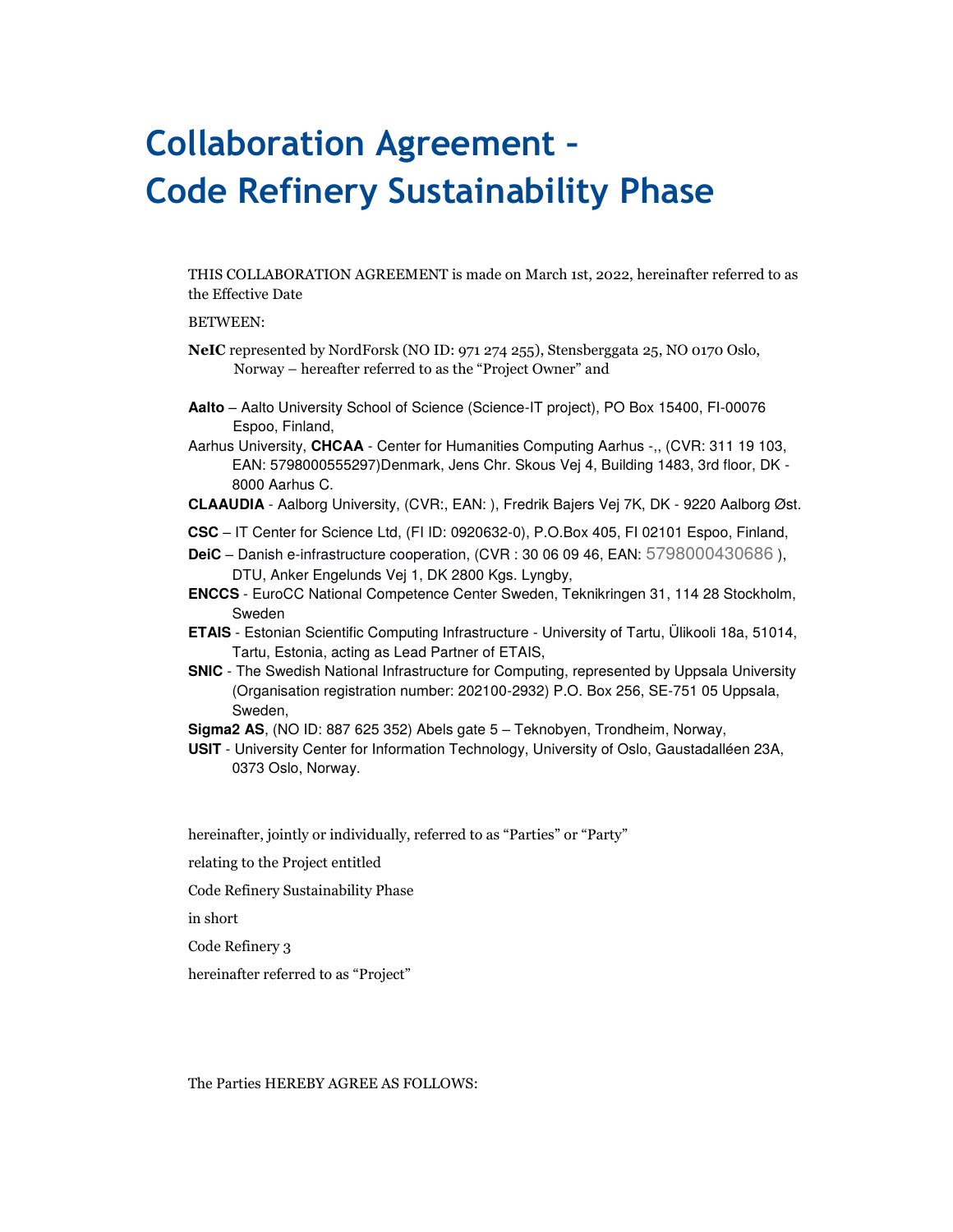## **1. Section: Definitions**

#### 1.1 **Definitions**

**"Background"** means any data, know-how or information — whatever its form or nature (tangible or intangible), including any rights such as intellectual property rights — that is:

- held by a Party before it accedes to the Agreement and

- needed to implement the Project or exploit the Results.

"**Defaulting Party"** means a Party which the Steering Group has identified to be in breach of this Collaboration Agreement as specified in Section 4.4 of this Collaboration Agreement.

**"Open Source"** is software and materials made available under a copyleft license, such as Creative Commons CC BY 4.0 or similar.

"**Steering Group"** is the decision-making authority defined in Section 6.

 "**Project directive"** is a mandatory steering document for the project work and serves as project description until approval of the **Project Plan**. The purpose of the project directive is to provide a basis and pre-conditions for starting the project, and setting time and cost frameworks for the preparation work. The project directive is approved by the Steering Group. In the absence of a project directive, the **Project proposal** serves as the project directive.

**"Project manager"** carries out the project and its result within the framework of the project directive or the Project Plan. Responsibilities include ensuring that the organisation and working methods are suitable, documented and clear; maintaining an active requirements dialogue with reference groups; providing regular progress reports for the project; and leading project work toward deliveries and successful completion.

"**Project Plan"** is an agreement between the Project Manager and the Project Owner, covering the execution of the project. The Project Plan is drafted by the Project Manager and approved by the Steering Group. Once approved by the Steering Group it replaces the Project Proposal (Attachment 1) as the valid project description.

"**Project proposal"** means the proposal submitted under proposal number #108705 CodeRefinery (sustainability phase)

**"Publication"** The public disclosure of the Results, expected benefits and results by appropriate means, other than resulting from protecting or exploiting the Results, including by scientific publications in any medium.

**"Results"** means all work, outcomes, outputs and intellectual property in relation to the Project that has been created, discovered or brought into existence by a person employed with or allocated by a Party to the Project as a result of or in connection with the Project.

"**Software":** Background or Results, which may enjoy protection as software under the generating Party's law and not protected as an invention.

**Third Party:** An individual or entity other than the Parties.

## **2. Section 2: Purpose**

The purpose of this Collaboration Agreement is to specify with respect to the Project the relationship amongst the Parties, in particular concerning the organisation of the work between the Parties, the management of the Project and the rights and obligations of the Parties concerning inter alia liability and dispute resolution.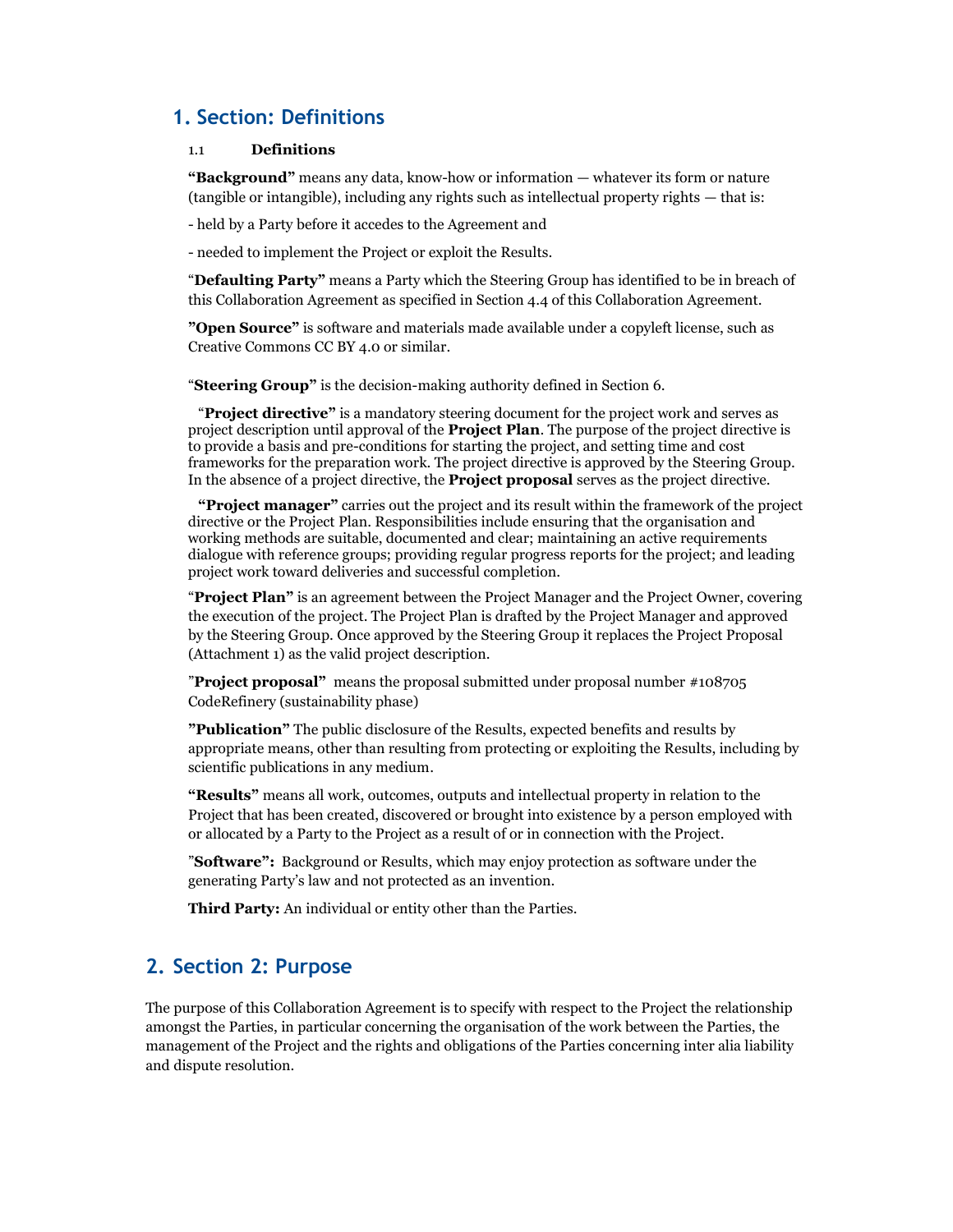# **3. Section 3: Entry into force, duration and termination and withdrawal**

## **3.1 Entry into force**

An entity becomes a Party to this Collaboration Agreement upon signature of this Collaboration Agreement by a duly authorised representative.

The Collaboration Agreement shall have effect from the Effective Date identified at the beginning of this Collaboration Agreement.

## **3.2 Duration and termination**

This Collaboration Agreement shall continue in force and effect until complete fulfilment of all obligations undertaken by the Parties under this Collaboration Agreement.

However, the participation of one or more Parties to it may be terminated in accordance with the terms of this Collaboration Agreement, as follows:

- A Party may terminate its involvement in this Agreement if another Party commits a material breach of the obligations set out in the Agreement, by giving a written notice to the other Parties of the intention to terminate. The notice shall include a detailed statement describing the nature of the breach. If the breach is remedied within a period of 30 – thirty – days after delivery of the notice, the termination shall not take effect. The decision as to whether the breach is remedied is to be taken by the Steering Group upon consultation of the Project Owner.
- The Parties' compliance with funding requirements in Attachment 2 requires that the Parties receive the necessary funds from their respective authorities. A Party that cannot comply can terminate this agreement with a 3 – three – months' written notice.

The Project Owner may terminate the agreement with a  $3$  – three – months' written notice based on a decision of termination by the Steering Group.

#### **3.3 Withdrawal**

If any Party considers it necessary to withdraw its participation, it will promptly, and with a notice of no less than three (3) months prior to the effective date of the withdrawal, notify the other Parties and the matter will be subject to immediate consultation among the Parties to enable them to fully evaluate the consequences.

The withdrawing Party will continue its participation financial and otherwise, until the effective date of withdrawal.

At the request of the other Parties, the withdrawing Party will take all the necessary actions within its control to ensure that the project can be continued by the remaining Parties.

# **4. Section 4: Responsibilities of Parties**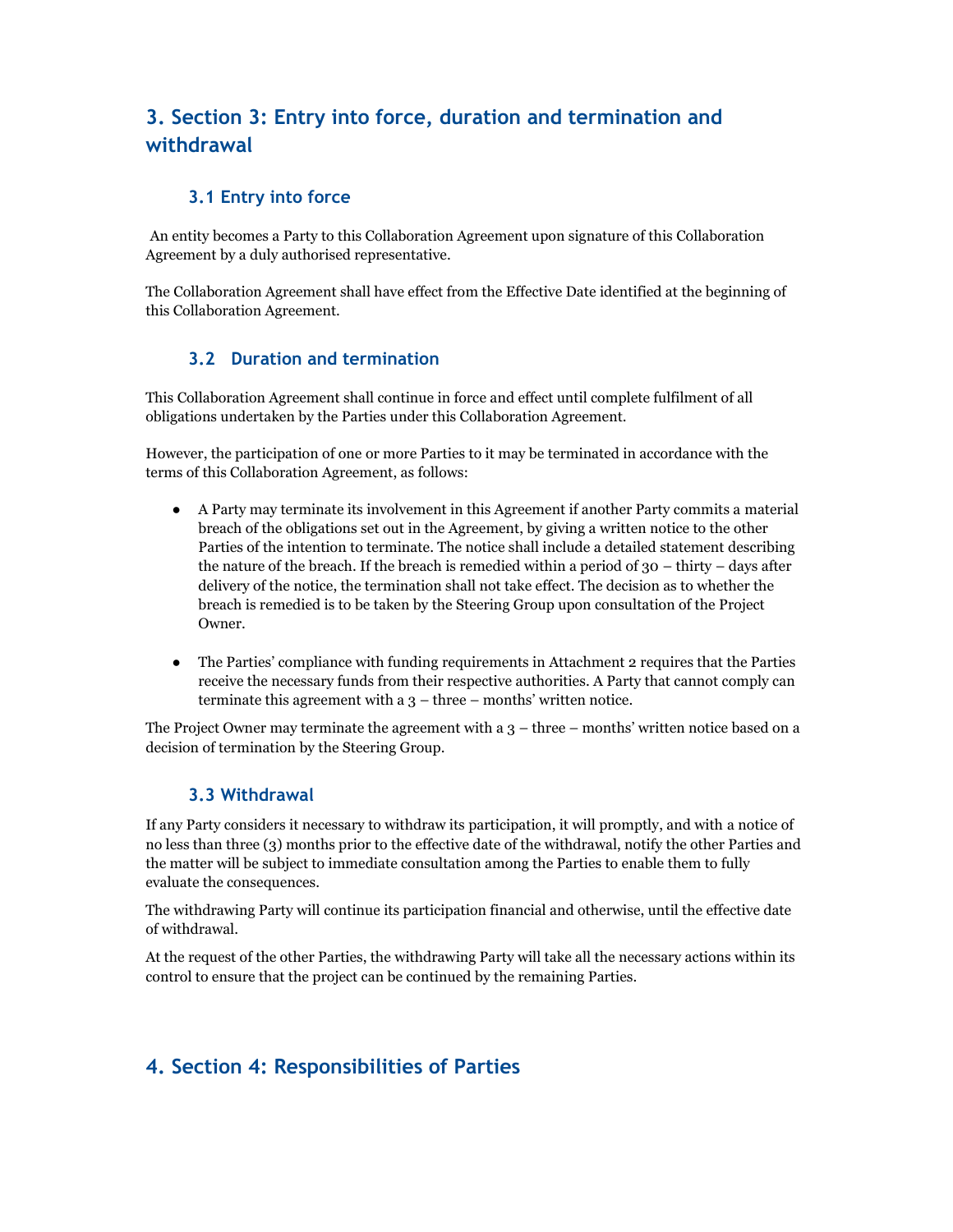## **4.1 General principles**

Each Party undertakes to take part in the efficient implementation of the Project, and to cooperate, perform and fulfill, promptly and on time, all of its obligation under this Collaboration Agreement as may be reasonably required from it.

Each of the Parties shall perform the activity, if any, that the Party in question has undertaken pursuant to the Project Description, and/or provide the financial support specified in Attachment 2.

Each Party undertakes to notify promptly, in accordance with the governance structure of the Project, any significant information, fact, problem or delay likely to affect the Project.

Each Party shall promptly provide all information and documentation reasonably required by the Steering Group, the Project Owner or the Project Manager to carry out its tasks. Each Party shall take all reasonable measures to ensure the accuracy of any information or materials it supplies to the other Parties.

All research activities conducted in the framework of this Agreement shall be done in compliance with all applicable national laws, regulations, and guidelines of the countries and institutions in which the research is conducted. The Parties agree and understand that each of the Parties may be subject to internal policies.

For the avoidance of doubt, each Party is solely responsible for the planning and conduction of the research work allocated to it in the Project in accordance with said Party's internal rules.

#### **4.2 Conflict of Interest**

The Parties shall take all necessary measures to prevent any situation where the impartial and objective implementation of the Project is compromised for reasons involving economic interest, political or national affinity, family or emotional ties or any other shared interest or research misconduct ('Conflict of Interests'). In case a Steering Group member becomes or is made aware of any circumstances constituting or likely to lead to a Conflict of Interest in the Project, the Project Manager and the Parties shall be notified without delay. The Parties shall then immediately take all the necessary steps to rectify this situation.

#### **4.3 Involvement of Third Parties**

With the approval of the Steering Group, a Party may assign parts of the activity for which it is responsible to an appropriate subcontractor. A Party that enters into a subcontract or otherwise involves a Third Party in the Project remains responsible for carrying out its relevant part of the Project and for such Third Party's compliance with the provisions of this Collaboration Agreement. It has to ensure that the involvement of Third Parties does not affect the rights and obligations of the other Parties under this Collaboration Agreement, and the relevant Party must ensure the necessary transfer of intellectual property rights if and to the extent it is possible under applicable law of the generating Party.

## **4.4 Financial obligations**

The Parties' financial obligations are specified in Attachment 2. The Project Owner will remind the other Parties about their funding obligations if needed. Money streams are following the budget (Attachment 2) and eventual transferred responsibilities. Payments between the Parties are made once per three or per four months as agreed between the relevant Parties.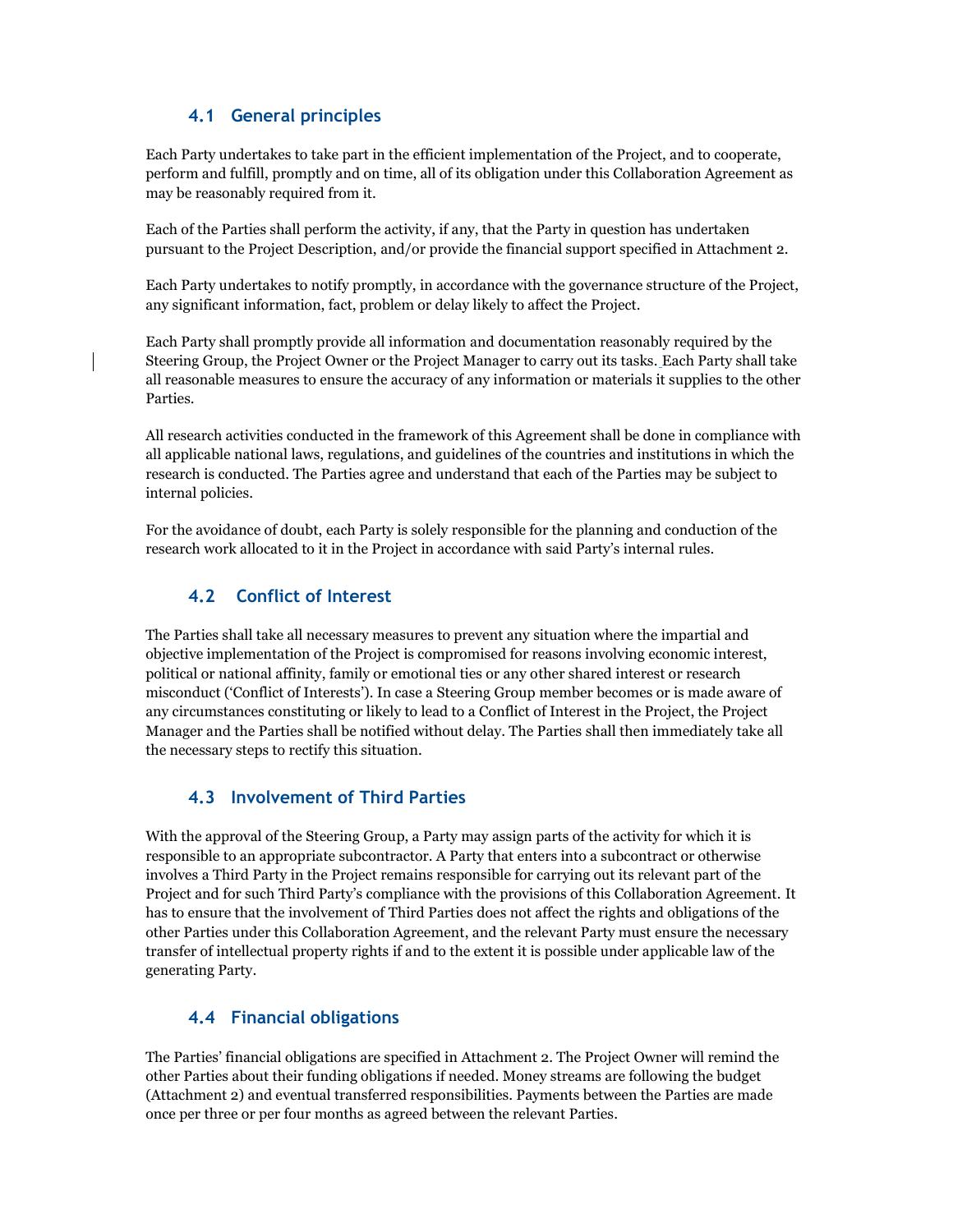In accordance with the Attachment 2, each Party shall defray own costs for its own work and no Party shall pay a financial contribution to the other.

#### **4.5 Breach**

In the event that the Steering Group identifies a breach by a Party of its obligations under this Collaboration Agreement, the Project owner will give formal notice to such Party requiring that such breach will be remedied within 30 calendar days from the date of receipt of the written notice by the Party.

If such breach is substantial and is not remedied within that period or is not capable of remedy, the Steering Group may decide to declare the Party to be a Defaulting Party and to decide on the consequences thereof which may include termination of the Defaulting Party's participation.

# **5. Section 5: Liability towards each other**

#### **5.1 No warranties**

In respect of any Background or Results supplied by one Party to another under the Project, no warranty or representation of any kind is made, given or implied as to the sufficiency or fitness for purpose nor as to the absence of any infringement of any proprietary rights of third parties. Therefore, the recipient Party shall in all cases be entirely and solely liable for the use to which it puts such information and materials.

#### **5.2 Limitations of contractual liability**

The parties have no liability towards each other for damages or losses of any kind related to this Collaboration Agreement, unless the damages were caused by wilful conduct or gross negligence. Each Party shall be solely liable for any loss, damage or injury to Third Parties resulting from its actions under this Collaboration Agreement or from its use of a Result.

The terms of this Collaboration Agreement shall not be construed to amend or limit any Party's statutory liability.

# **6. Section 6: Governance structure**

#### **6.1 General structure**

The organisational structure of the Collaboration shall comprise the following Bodies: Steering Group and Project Manager.

The project is governed by a Steering Group appointed by the Parties in accordance with provision 6.4 in this Agreement, with authority to make decisions on behalf of the Parties within the project.

The Project Owner appoints a Project Manager. The Project Manager reports to the Steering Group.

#### **6.2 Responsibilities of the Project Manager**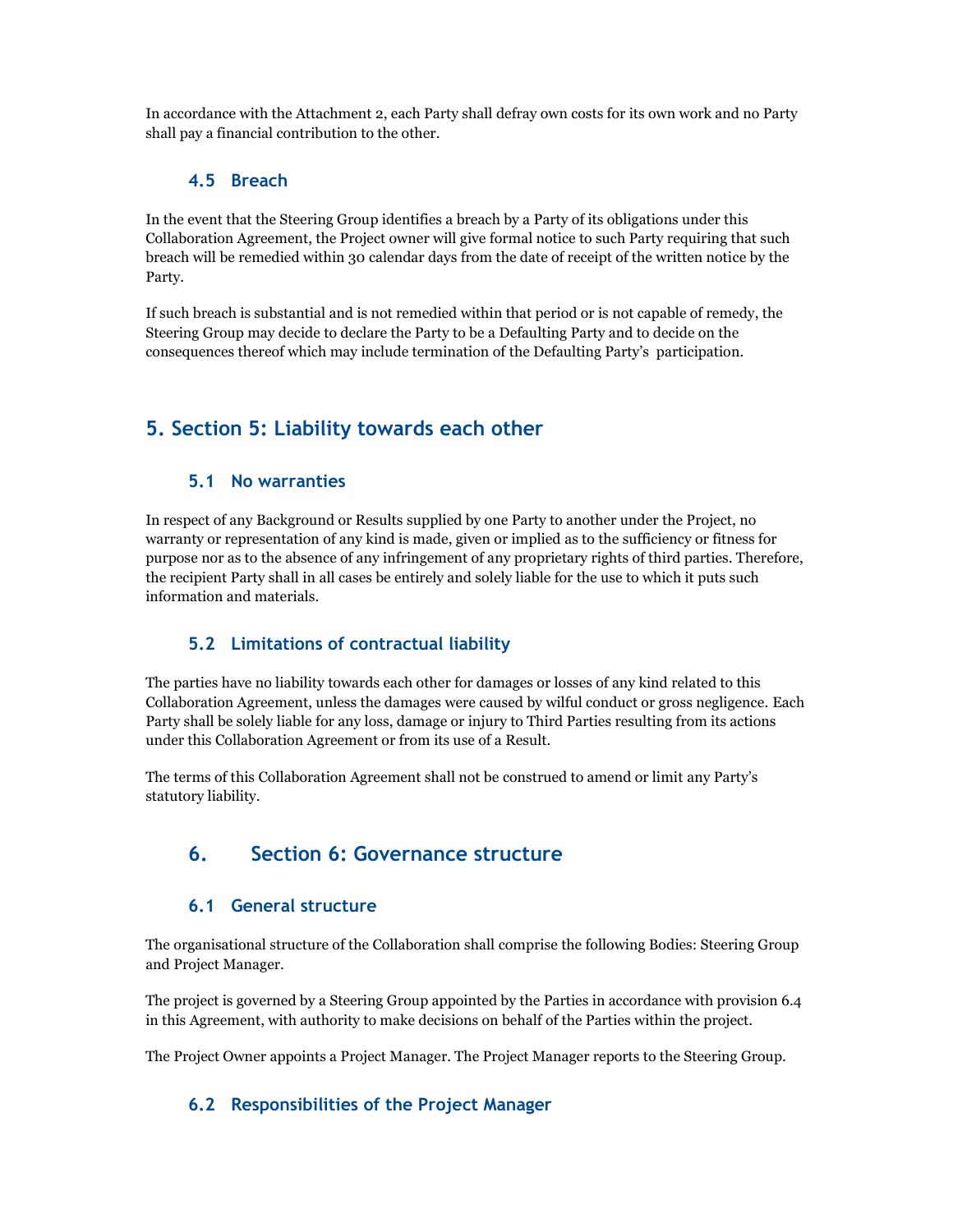The Project Manager is responsible for managing the project and its resources in accordance with this Collaboration Agreement and the guidelines given by the Steering Group.

The Project Manager carries out the project and its result within the framework of the Project Proposal or the Project Plan. Responsibilities include ensuring that the organisation and working methods are suitable, documented and clear; maintaining an active requirements dialogue with reference groups; providing regular progress reports for the project; and leading project work toward deliveries and successful completion.

## **6.3 Responsibilities of the Steering Group**

The Steering Group has the following responsibilities:

Ensure the success of the project, by

- Understanding and communicating the expected benefit.
- Ensuring that the results contribute to the expected benefit.
- Making decisions in Steering Group meetings.
- Making decisions regarding issues where project management has no authority.
- Deciding on the formulation of the Project Plan, changes to the project and related infrastructure
- Monitoring the project with regard to the Project Plan
- Receiving and deciding on approval of reports, deliveries and transfers of deliverables to operations.

● Understanding the responsibilities associated with the task and reserve sufficient time to execute them.

- In the event that a responsible Party does not perform the agreed activity in a satisfactory manner, as well as on request by a Party who expects to be unable to perform in such a way in the future, the Steering Group may decide to transfer responsibility for the work in whole or in part to one or more of the other Parties, based on specified terms and conditions, given consent of the Party or Parties to whom the responsibility is transferred.
- In order to render more concrete and follow up the measures in the Project Proposal, a Project Plan shall be adopted by the Steering Group within 6 months of project start-up. The Project Plan stipulates the obligations of the various Parties. The revised annual Project Plan also forms the basis for reports to be submitted to the Project Owner.

Being the formal link between Project and operations, by

- Identifying changed prerequisites in operations.
- Taking care of effects in home organisations.
- Priorities and connections to other projects and activities.
- Securing outer dependencies of the Project, outer prerequisites outside the authority of project management.
- Ensuring formal personnel issues are handled.
- Communicating the expected benefits and results of the project.

Actively supporting the Project Manager, by

- Marketing the project and acting as its ambassador.
- Being available, and acting as a "sounding board" between Steering Group meetings.
- Staying constantly informed about the project's status.

Ensure availability, competencies and quality for the resource categories concerned.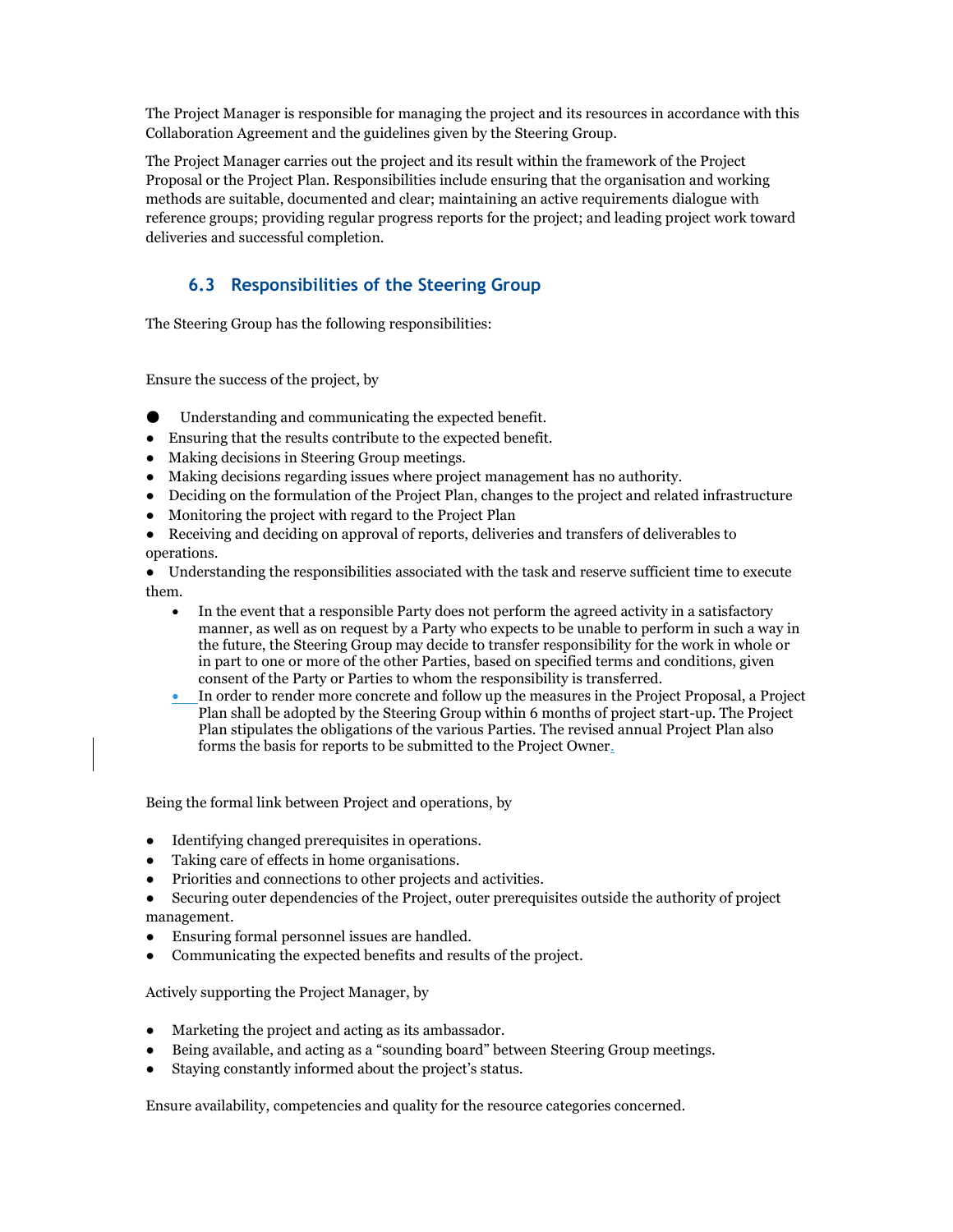#### **6.4 Members of the Steering Group**

Each of the Parties is entitled to appoint one member to the Steering Group (hereinafter referred to as Steering Group Member). The Parties may unanimously agree to appoint additional members of the Steering Group, including a major stakeholder, who agree to deliver something to the project. One Steering Group Member may represent several Parties by formal power of attorney.

The chair of the Steering Group is assigned by the Project Owner unless the Steering Group unanimously appoint another chairperson. The Project Manager may partake in the Steering Group meetings, but do not have a vote.

Each Steering Group Member shall be deemed to be duly authorised to deliberate, negotiate and decide on all matters related to the Project on behalf of the Party or Parties it represent.

#### **6.5 Representation in meetings**

Any Steering Group Member

- should be present or represented at any meeting
- may appoint a substitute or a proxy to attend and vote at any meeting

and shall participate in a cooperative manner in the meetings.

#### **6.6 Preparation and organisation of meetings**

The Project Manager will summon the Steering Group to meetings with reasonable notice, usually no less than two weeks prior to the meeting date. The convening letter should be accompanied by an agenda and the documentation needed to deal with the items on the agenda. Decisions, recommendations and discussions of the meetings are recorded in proceedings that are made available to the Parties.

The Steering Group chair chairs the meeting, but can delegate the chairing of the whole meeting or particular agenda items to another person being present. If the Steering Group chair is not present, the Steering Group selects a meeting chair among the ones being present.

#### **6.7 Voting rules and quorum**

The Steering Group shall not deliberate and decide validly unless one half (1/2) of its Members are present or represented (quorum). If the quorum is not reached, the chair of the Steering Group or the Project Manager shall convene another meeting within due time. If in this meeting the quorum is not reached once more, the chairperson shall convene an extraordinary meeting which shall be entitled to decide even if less than the quorum of Members are present or represented.

Each Party present or represented in Steering Group meeting shall have one vote.

Decisions shall be taken by a majority of two-thirds (2/3) of the votes cast. Voting rules may be refined and approved unanimously by the Steering Group.

The Parties agree to abide by all decisions of the Steering Group. A Party, which can show that its own work, time for performance, costs, liabilities, intellectual property rights or other legitimate interests would be severely affected by a decision of a Consortium Body, may exercise a veto with respect to the corresponding decision or relevant part of the decision for said Party.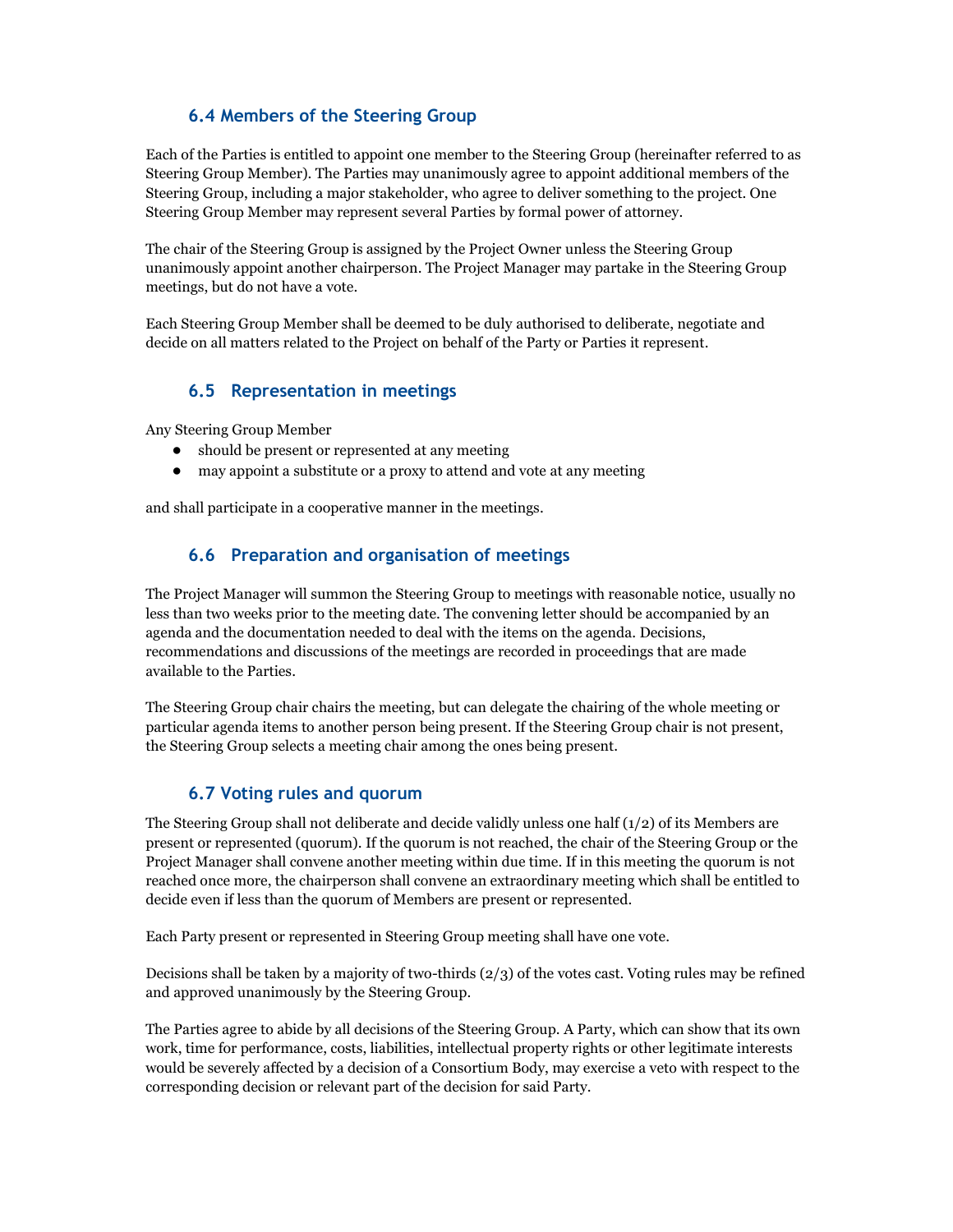# **7. Section 7: Human resources, personal data and publication**

## **7.1 Responsibility for human resources and agreements with employees and other affiliated Parties, including data processors**

The Parties will sign necessary agreements with owners, employees (including individuals with dual employment), Parties, sub-contractors, and others that are required to fulfill the relevant Party's obligations under this agreement, including measures to ensure the necessary transfer of intellectual property rights.

The national laws and regulations on general data protection apply. NeIC adheres to NordForsk's data protection policy. Some of the offered services or surveys might list separate privacy policies. Where necessary, the Parties shall conclude a separate data processing, data sharing and/or joint controller agreement before any data processing or data sharing takes place

## **7.1 Publication of Results**

The Parties must publish their Results as soon as feasible, in a publicly available format, subject to any restrictions due to the protection of intellectual property, security rules or legitimate interests. Publication and authorship shall follow the rules laid down in the Vancouver Protocol. Substantial contributions to the work shall always be disclosed accordingly. Each Party is entitled to comment on the academic contents of the draft as well as suggest specific amendments, provided, however, that each authoring Party alone shall decide the final wording and content of its own text

Publishing of the Results owned solely by another Party shall require that Party's consent. Results jointly owned by two or more Parties can be published jointly by the Parties, or, in the case that one Party does not wish to participate in the publication, the other Party/ Parties as the case may be shall be entitled to publish on its/their own.

A Party who wishes to publish Results generated under this Agreement shall notify the other relevant Parties its results must give at least 15 days advance notice to the other Parties (unless agreed otherwise), together with sufficient information on the results it will disseminate.

Any other Party may object within (unless agreed otherwise) 15 days of receiving notification, if it can show that its legitimate interests in relation to the Results or Background would be significantly harmed. If no objection is made within the time limit stated above, the publication is permitted.

# **8 Section 8: Results and Access Rights**

#### **8.1 Ownership of Results**

Results are owned by the Party, or its employee(s) if applicable, that generates them.

#### **8.2 Joint ownership**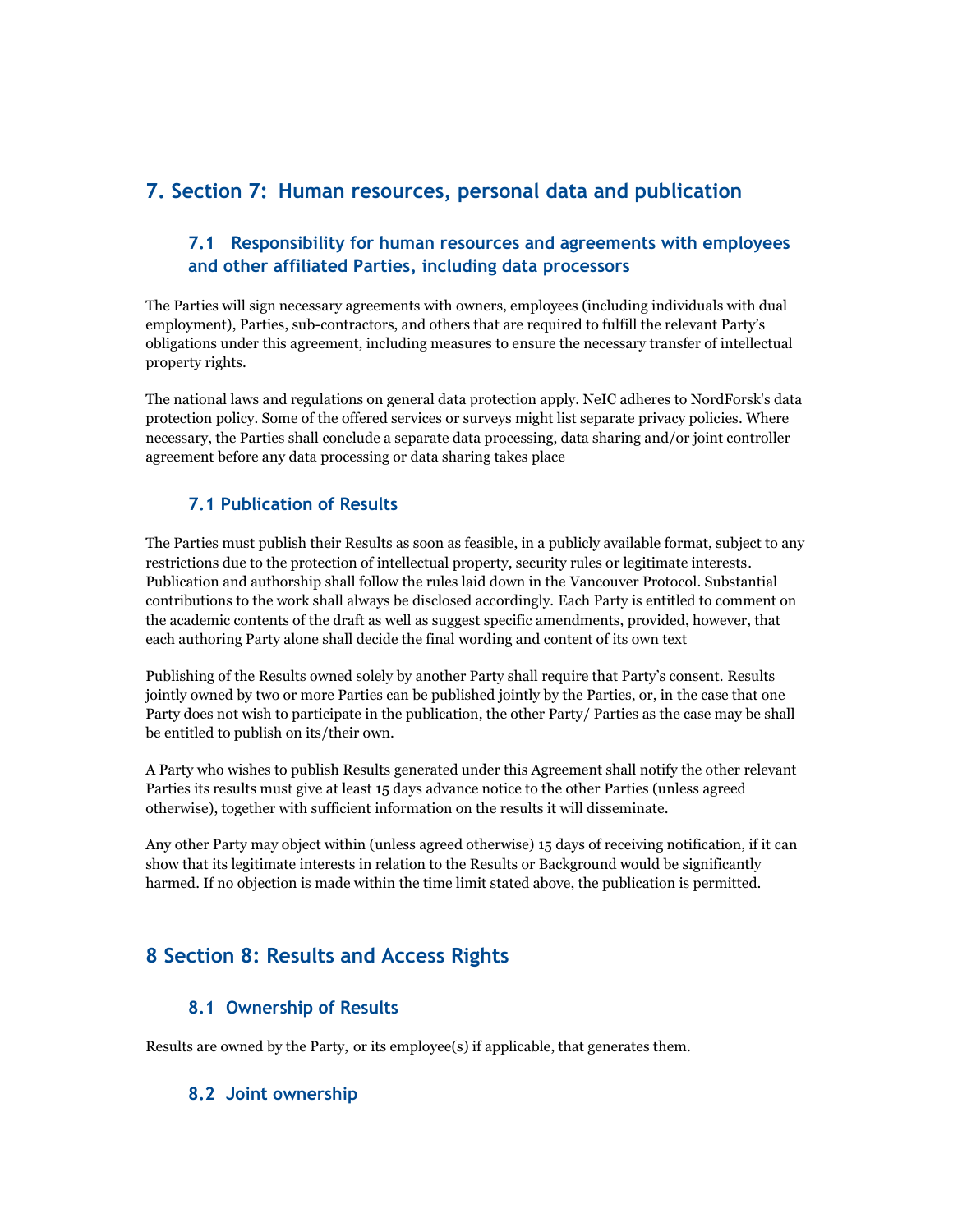Two or more Parties, or its employees if applicable, own Results jointly if:

- (a) they have jointly generated them and
- (b) it is not possible to:
	- (i) establish the respective contribution of each Party, or
	- (ii) separate them for the purpose of applying for, obtaining or maintaining their protection

Unless otherwise agreed:

- each of the joint owners shall be entitled to use their jointly owned Results for noncommercial research and teaching activities on a royalty-free basis, and without requiring the prior consent of the other joint owner(s), and
- each of the joint owners shall be entitled to otherwise Exploit the jointly owned Results and to grant non-exclusive licenses to third parties (without any right to sub-license), if the other joint owners are given:

(a) at least 45 calendar days advance notice; and

(b) Fair and Reasonable compensation.

#### **8.3 Access rights**

In Attachment 3 , the Parties have identified and agreed on the Background for the Project and have also, where relevant, informed each other that Aaccess to specific Background is subject to legal restrictions or limits.

During the term of the Project, the Parties shall grant each other a non-exclusive, non- transferable, fully paid-up, royalty-free access right to use their respective Background and Results that is strictly required for completing the Project and for no other reason. For the avoidance of doubt, such access shall not extend to any commercial work or any work for the benefit of a for-profit organization, and shall cease with the Project unless the Background is not deemed confidential information, and is not otherwise protected by applicable law of the generating Party.

The Parties shall have a non-exclusive right to utilize, free of charge, any Result exchanged during the Project not constituting Software or covered by other specific legislation about intellectual property rights during and after the Project.

Project results, including reports, Results and Software, will be made openly available to the public as Open Source. A request for access may be made by another Party up to twelve months after the end of the Project or after the termination of a Party's participation in the Project.

# **9. Section 9: Miscellaneous**

#### **9.1 Attachments, inconsistencies and severability**